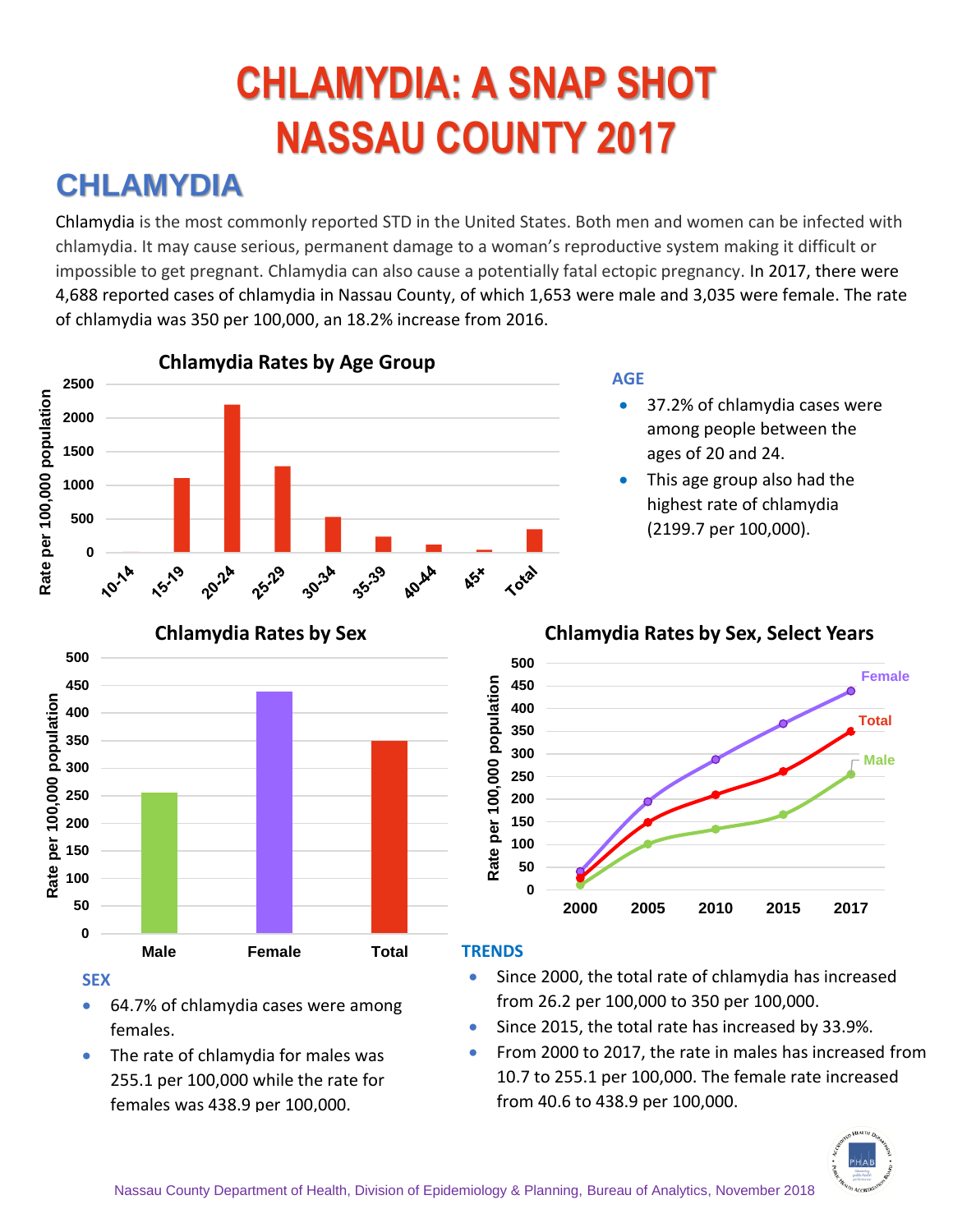#### **Chlamydia Rates by Sex & Age Group**



#### **SEX AND AGE**

- 52.3% of male cases and 63.9% of female cases of chlamydia were under the age of 25.
- The highest rate of chlamydia for males and females was among the 20 and 24 year olds (1496.2 per 100,000 and 2955.2 per 100,000, respectively). The rate nearly doubled among females.
- The rate of chlamydia for females between the ages of 15 and 19 was approximately 3.5 times the rate for males of the same age group.



**Cases by Ethnicity (if reported)**



#### **RACE AND ETHNICITY**

- Of chlamydia cases with a known race, 44% were among whites and 43% were among African Americans.
- Among cases where ethnicity was reported, the percent of Non-Hispanics infected was only slightly more than Hispanics.

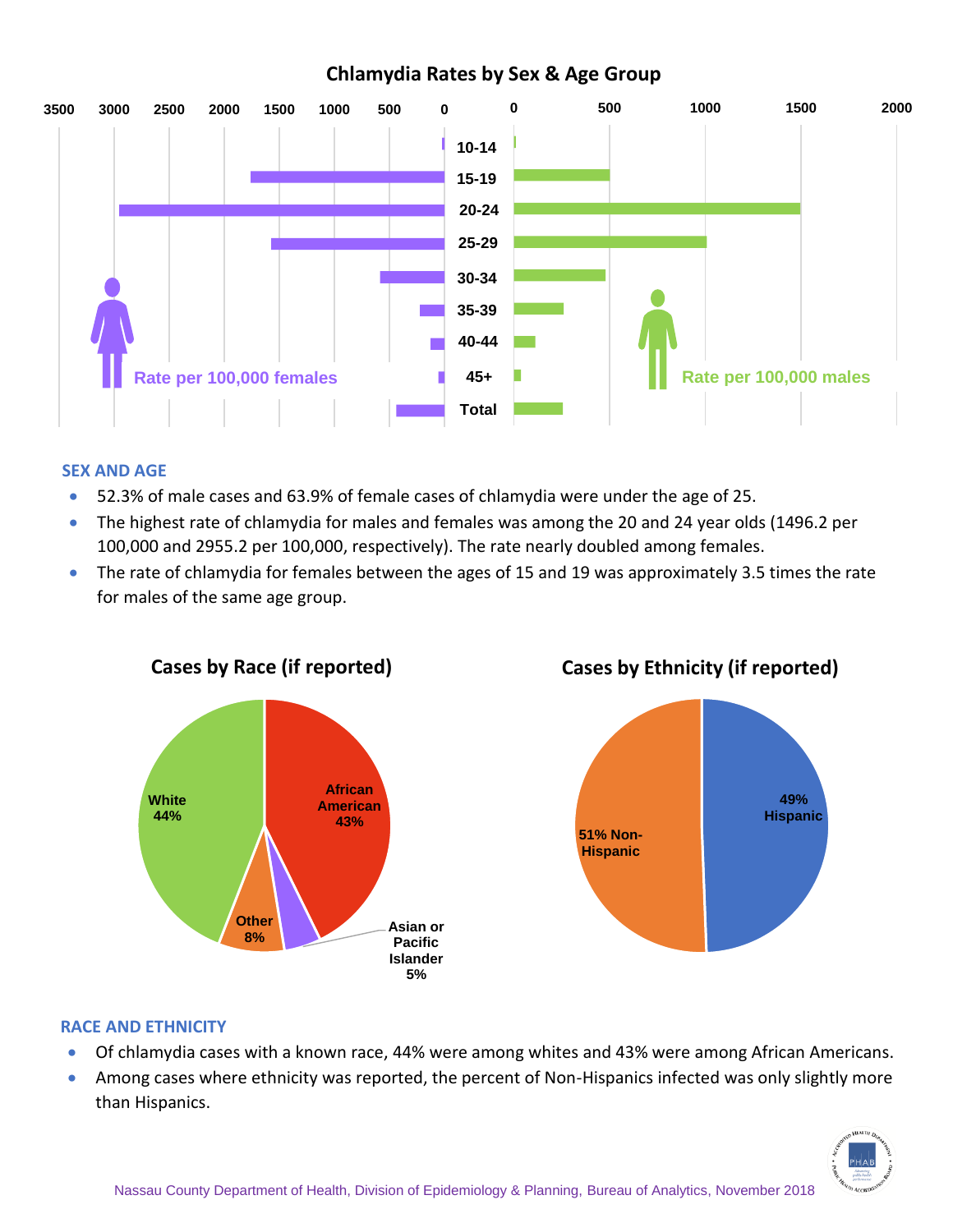# **GONORRHEA: A SNAP SHOT NASSAU COUNTY 2017**

### **GONORRHEA**

Gonorrhea is a STD that can infect both men and women. It can cause infections in the genitals, rectum, and/or throat. Nationally, it is a very common infection, especially among young people ages 15-24 years old. In 2017, there were 749 reported cases of gonorrhea in Nassau County, of which 550 were male and 199 were female. The rate of gonorrhea was 55.9 per 100,000, a 37% increase from 2016.



- 67.2% of gonorrhea cases were among people under the age of 30.
- The highest rate of gonorrhea occurred among people between the ages of 20 and 24 (282.2 per 100,000) and the lowest rate occurred among people between the ages of 10 and 14 (5.3 per 100,000).



#### **SEX**

- 73.4% of gonorrhea cases were among males.
- **TRENDS**
	- Since 2000, the total rate of gonorrhea has increased from 32.4 per 100,000 to 55.9 per 100,000.
- The rate of gonorrhea for males was 84.9 per 100,000 while the rate for females was 28.8 per 100,000.
- Since 2015, the total rate of gonorrhea has increased by 49.1%.
- The rate of gonorrhea for males has increased from 32.1 per 100,000 in 2000 to 84.9 per 100,000 in 2017, while the rate for females has decreased from 31.4 per 100,000 in 2000 to 28.8 per 100,000 in 2017.

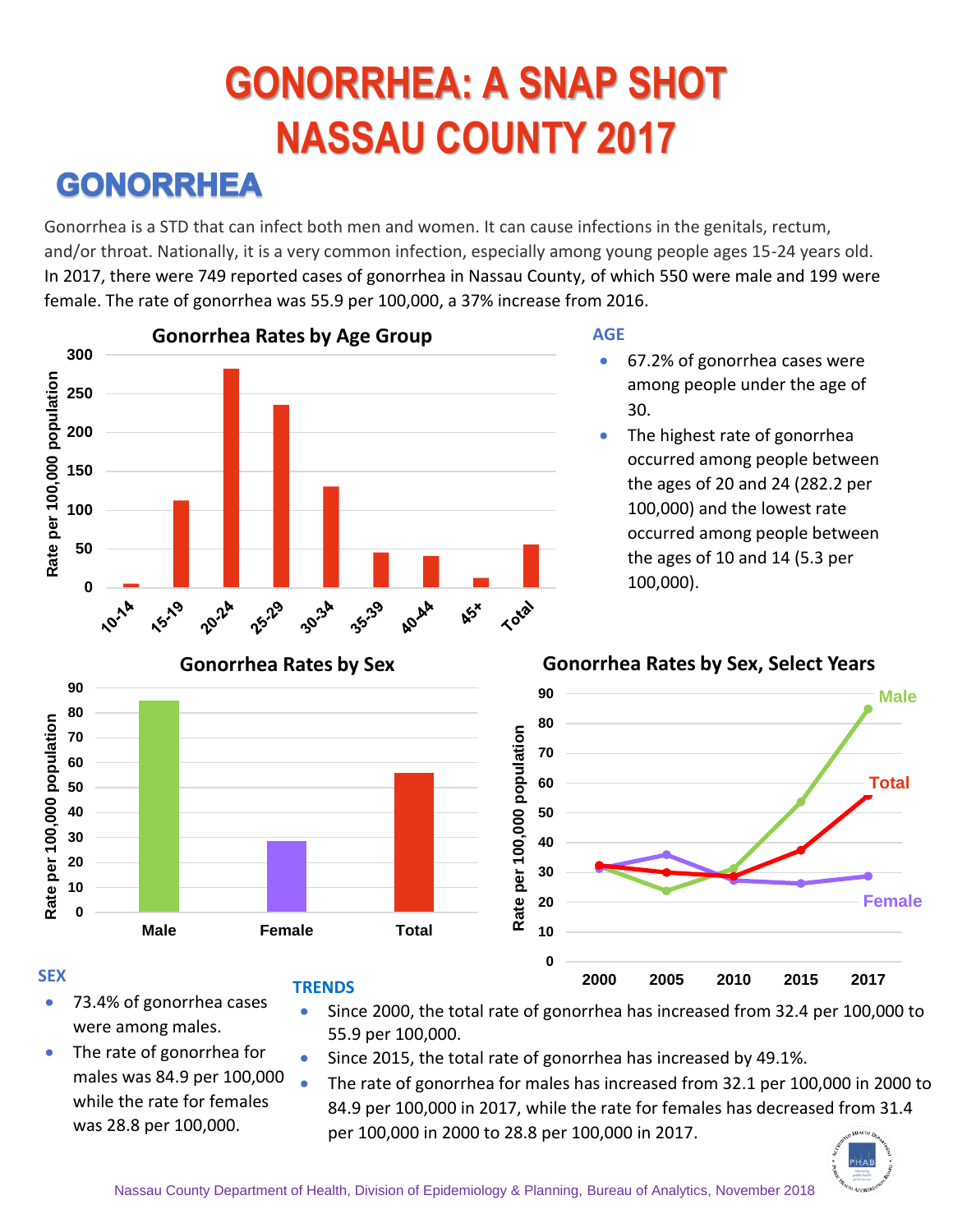#### **Gonorrhea Rates by Sex & Age Group**



#### **SEX AND AGE**

- 63.6% of male cases and 76.9% of female cases of gonorrhea were under the age of 30.
- The highest rate of gonorrhea for males and females was among the 20 to 24 year olds (401.4 per 100,000 and 154.2 per 100,000, respectively). The rate in males is more than double the rate in females.
- The rate of gonorrhea for males between the ages of 25 and 29 was approximately 3.4 times the rate for females of the same age group.



#### **Cases by Race (if collected)**



#### **RACE & ETHNICITY**

- Of gonorrhea cases with a known ethnicity, 69% were among people of Non-Hispanic descent.
- 43% of gonorrhea cases with a known race were among whites and 46% were among African Americans.

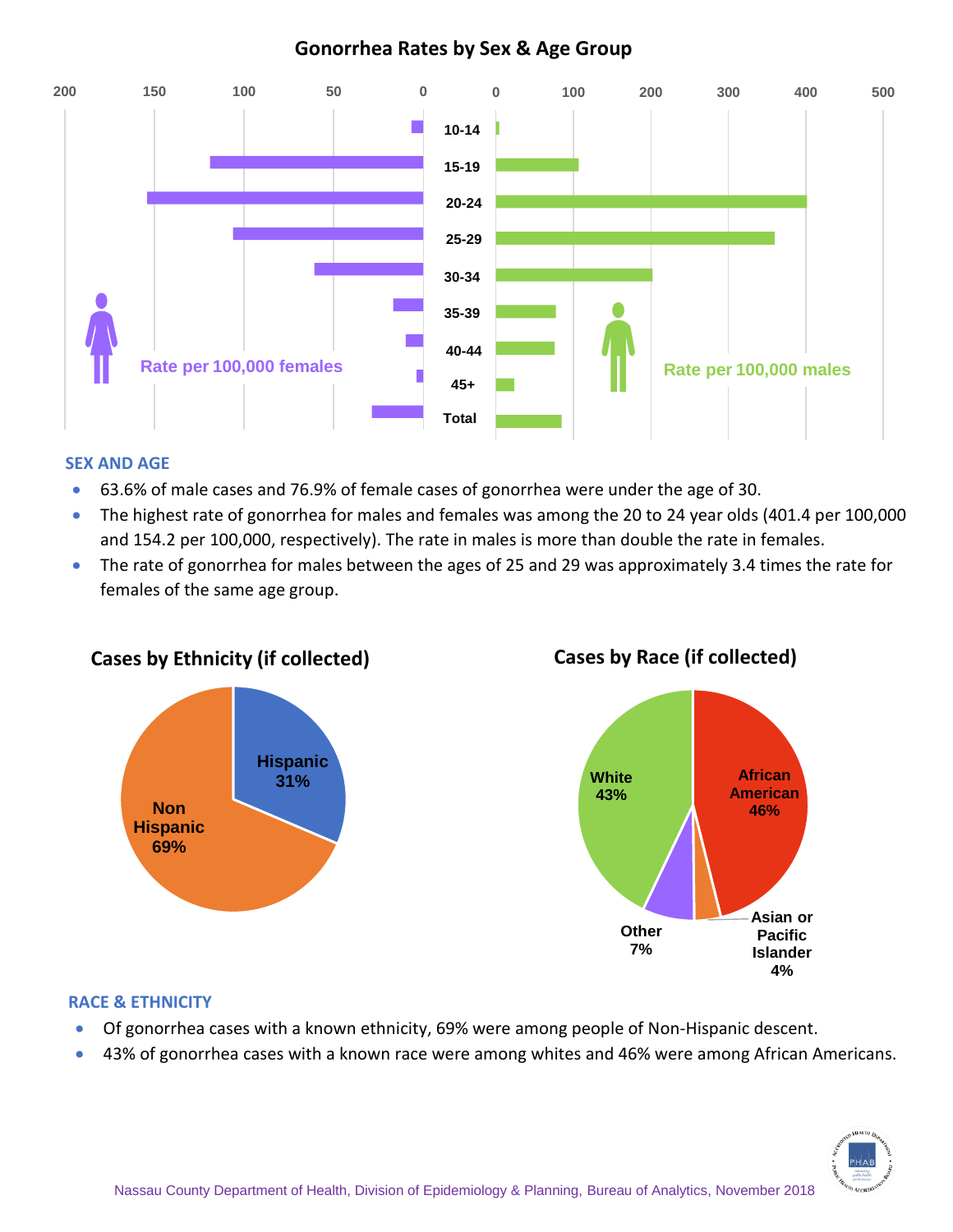# **SYPHILIS: A SNAP SHOT NASSAU COUNTY 2017**

## **EARLY SYPHILIS**

Syphilis is a STD that can cause serious health problems if not treated. Early syphilis consists of primary, secondary and early latent stages, indicating that a more recent infection has occurred. In 2017, there were 170 reported cases of early syphilis in Nassau County, of which 157 were male and 13 were female. The rate was 12.7 per 100,000 in 2018. This was a 10.4% decrease in rate from 2016.



#### **AGE**

- 47.6% of early syphilis cases occurred among people under the age of 30.
- The highest rate was among the 25 to 29 year olds, closely followed by the 20-24 year olds, 46.31 per 100,000 and 45.35 per 100,000, respectively.



#### **Rate of Early Syphilis Cases by Sex**

#### **Early Syphilis Rates by Sex, Select Years**



- 92.4% of early syphilis cases were among males.
- The rate of early syphilis for males was 24.2 per 100,000 while the rate for females was 1.9 per 100,000.
- The total rate of early syphilis increased from 0.3 in 2000 to 12.7 per 100,000 in 2017.
- The greatest 5-year increase in total rate of early syphilis occurred between 2010 and 2015 (3.6 to 12.8 per 100,000).
- The rate of early syphilis in males has increased from 2000 to 2017, 6.2 to 24.2 per 100,000, while for females has remained about the same.

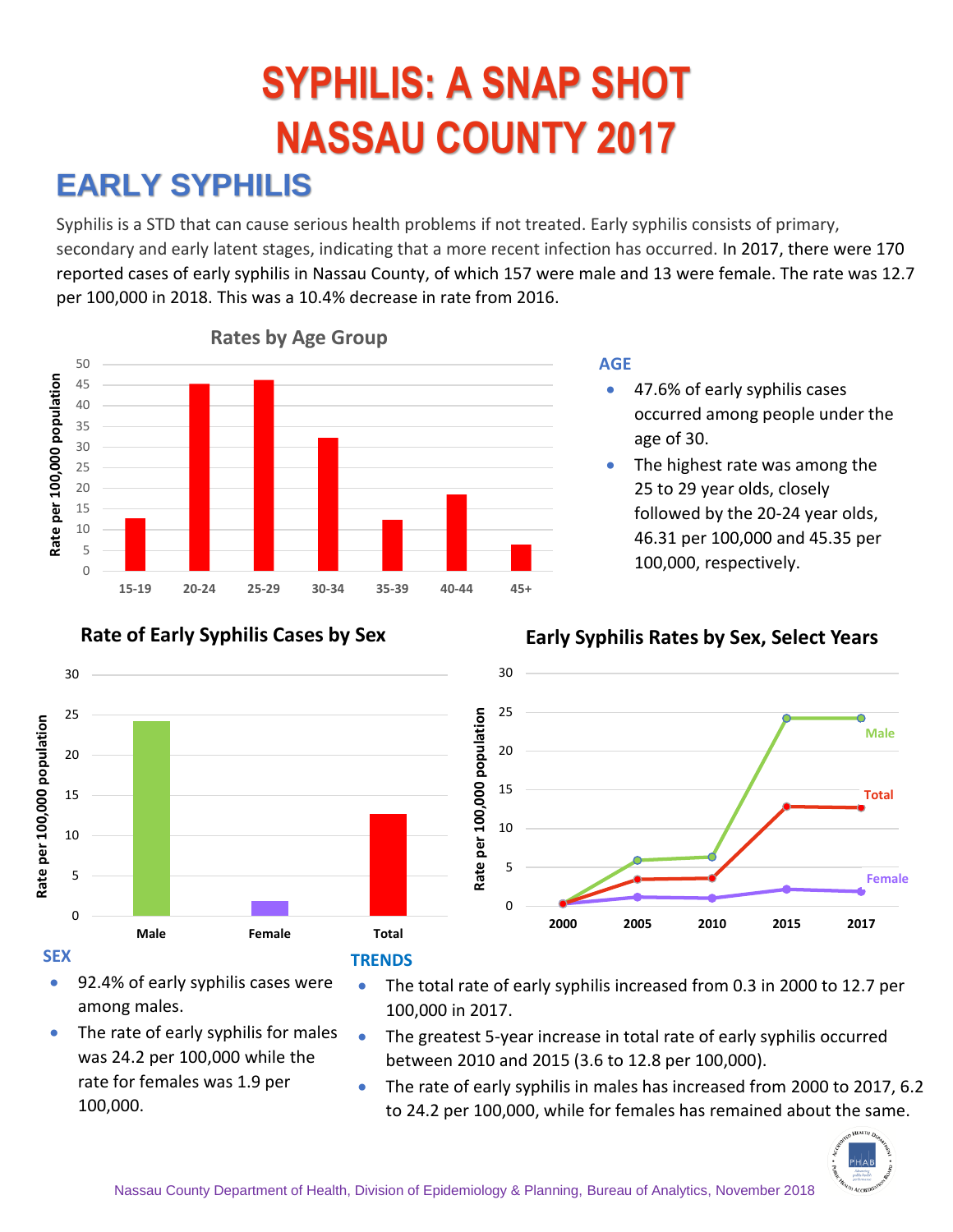#### **Rate of Early Syphilis Cases by Sex & Age Group**



- 94.7% of cases among people over the age of 45 were male.
- The greatest number of cases of early syphilis for males was among people over the age of 45 (36 cases).
- The greatest number of cases of early syphilis for females was among people between the ages of 25 and 29 (4 cases).
- The greatest disparity in early syphilis cases between males and females occurred among people between the ages of 20 and 24 (35 male cases and 1 female case).
- There were no reported female cases among those 33 to 49 years old.



### Nassau County Department of Health, Division of Epidemiology & Planning, Bureau of Analytics, November 2018